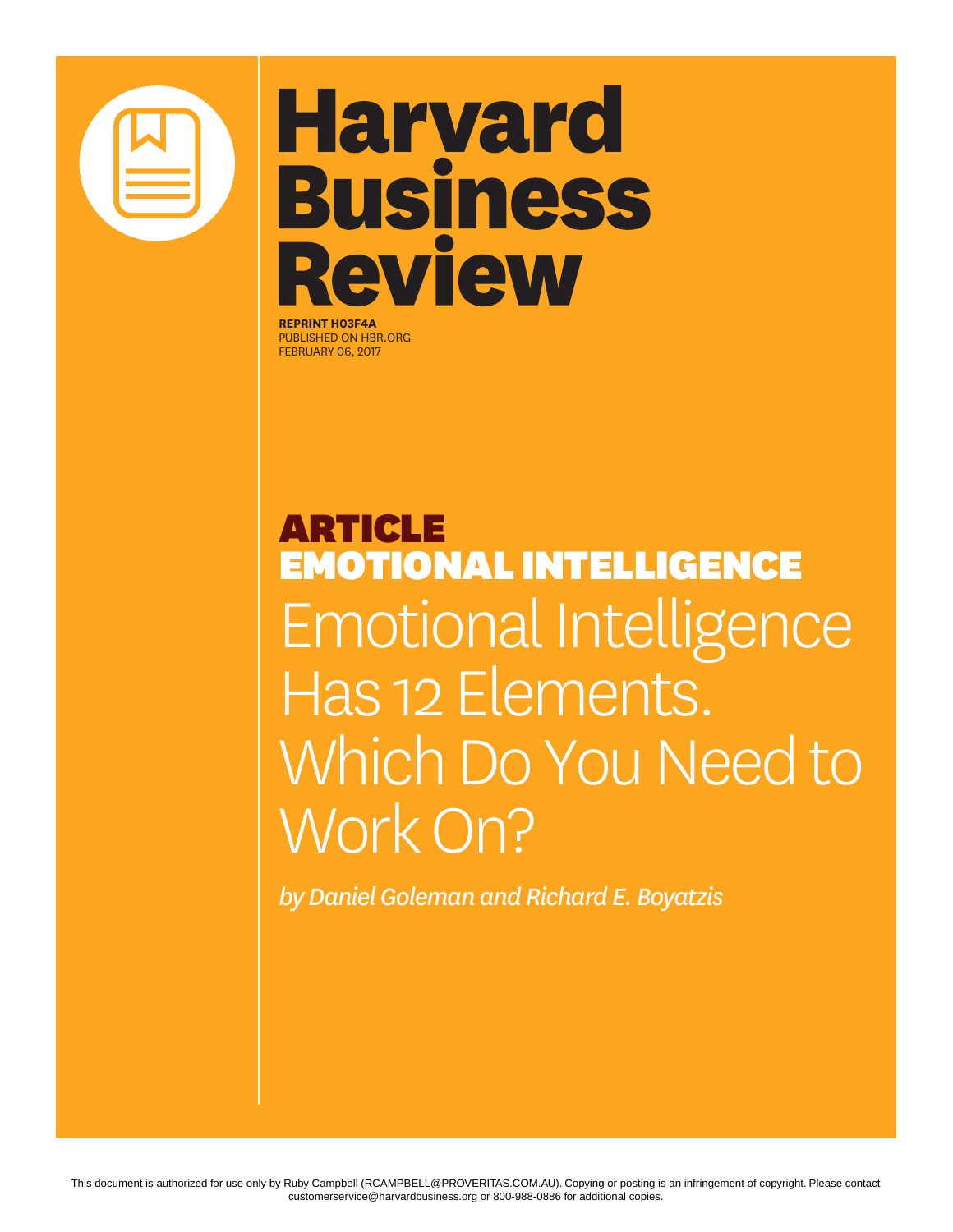

EMOTIONAL INTELLIGENCE

## **Emotional Intelligence Has 12 Elements. Which Do You Need to Work On?**

by Daniel Goleman and Richard E. Boyatzis **FEBRUARY 06, 2017**



Esther is a well-liked manager of a small team. Kind and respectful, she is sensitive to the needs of others. She is a problem solver; she tends to see setbacks as opportunities. She's always engaged and is a source of calm to her colleagues. Her manager feels lucky to have such an easy direct report to work with and often compliments Esther on her high levels of emotional intelligence, or EI. And Esther indeed counts EI as one of her strengths; she's grateful for at least one thing she doesn't have to work on as part of her leadership development. It's strange, though — even with her positive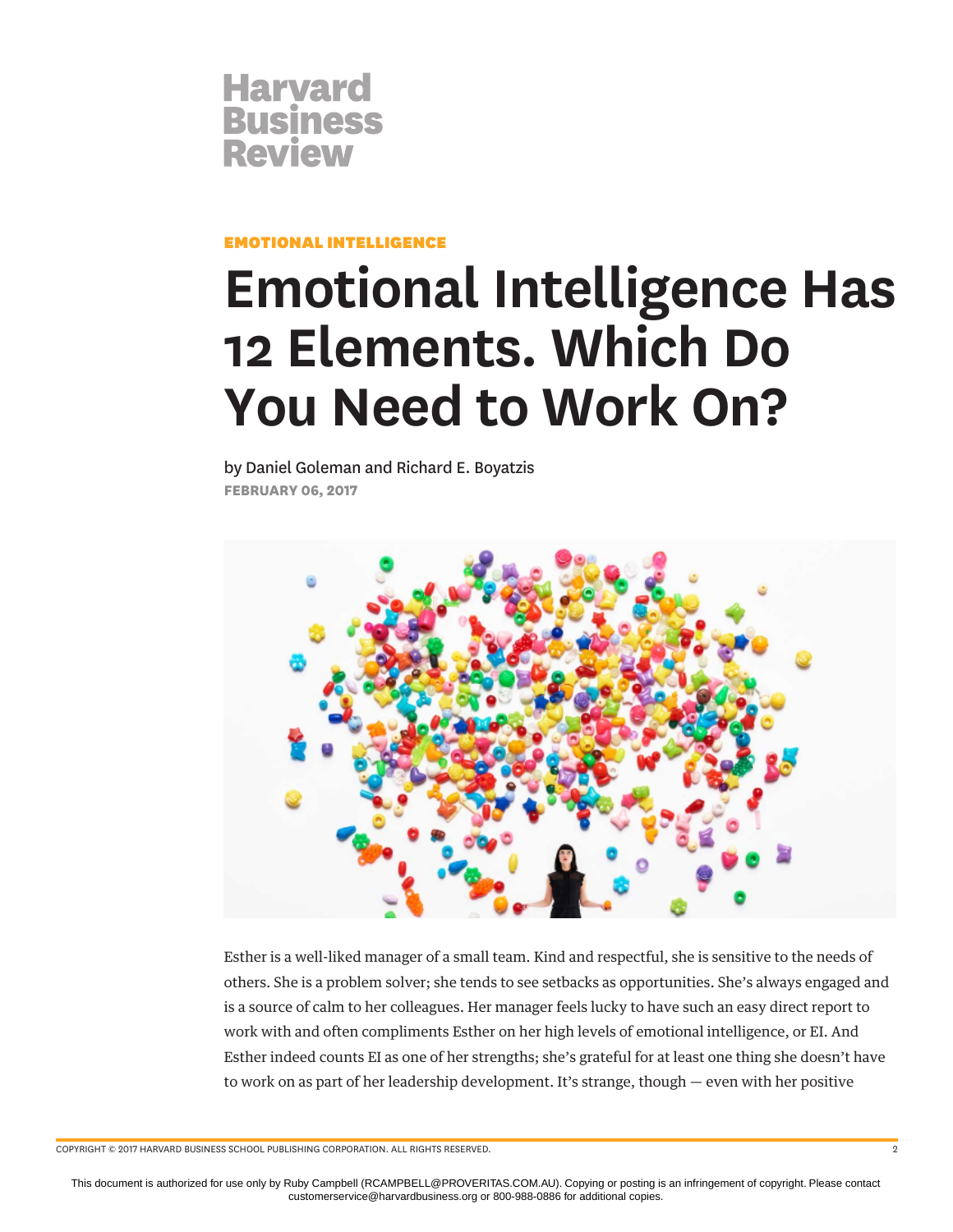outlook, Esther is starting to feel stuck in her career. She just hasn't been able to demonstrate the kind of performance her company is looking for. *So much for emotional intelligence*, she's starting to think.

The trap that has ensnared Esther and her manager is a common one: They are defining emotional intelligence much too narrowly. Because they're focusing only on Esther's sociability, sensitivity, and likability, they're missing critical elements of emotional intelligence that could make her a stronger, more effective leader. A [recent HBR article](https://hbr.org/2017/01/the-downsides-of-being-very-emotionally-intelligent) highlights the skills that a kind, positive manager like Esther might lack: the ability to deliver difficult feedback to employees, the courage to ruffle feathers and drive change, the creativity to think outside the box. But these gaps aren't a result of Esther's emotional intelligence; they're simply evidence that her EI skills are uneven. In the model of EI and leadership excellence that we have developed over 30 years of studying the strengths of outstanding leaders, we've found that having a well-balanced array of specific EI capabilities actually prepares a leader for exactly these kinds of tough challenges.

There are many models of emotional intelligence, each with its own set of abilities; they are often lumped together as "EQ" in the popular vernacular. We prefer "EI," which we define as comprising [four domains](https://hbr.org/product/primal-leadership-with-a-new-preface-by-the-authors-unleashing-the-power-of-emotional-intelligence/16558H-HBK-ENG): self-awareness, self-management, social awareness, and relationship management. Nested within each domain are twelve EI [competencies](http://morethansound.net/leadership/), learned and learnable capabilities that allow outstanding performance at work or as a leader (see the image below). These include areas in which Esther is clearly strong: empathy, positive outlook, and self-control. But they also include crucial abilities such as achievement, influence, conflict management, teamwork and inspirational leadership. These skills require just as much engagement with emotions as the first set, and should be just as much a part of any aspiring leader's development priorities.

| SELF-<br><b>AWARENESS</b>                      | <b>SELF-</b><br><b>MANAGEMENT</b> | <b>SOCIAL</b><br><b>AWARENESS</b> | <b>RELATIONSHIP</b><br><b>MANAGEMENT</b> |
|------------------------------------------------|-----------------------------------|-----------------------------------|------------------------------------------|
| Emotional<br>self-awareness                    | Emotional<br>self-control         |                                   | Influence                                |
|                                                | Adaptability                      | Empathy                           | Coach and mentor                         |
|                                                | Achievement<br>orientation        | Organizational<br>awareness       | Conflict management                      |
|                                                |                                   |                                   | Teamwork                                 |
|                                                | Positive outlook                  |                                   | Inspirational<br>leadership              |
| SOURCE MORE THAN SOUND, LLC, 2017<br>© HBR.ORG |                                   |                                   |                                          |

## **Emotional Intelligence Domains and Competencies**

SOURCE MORE THAN SOUND, LLC, 2017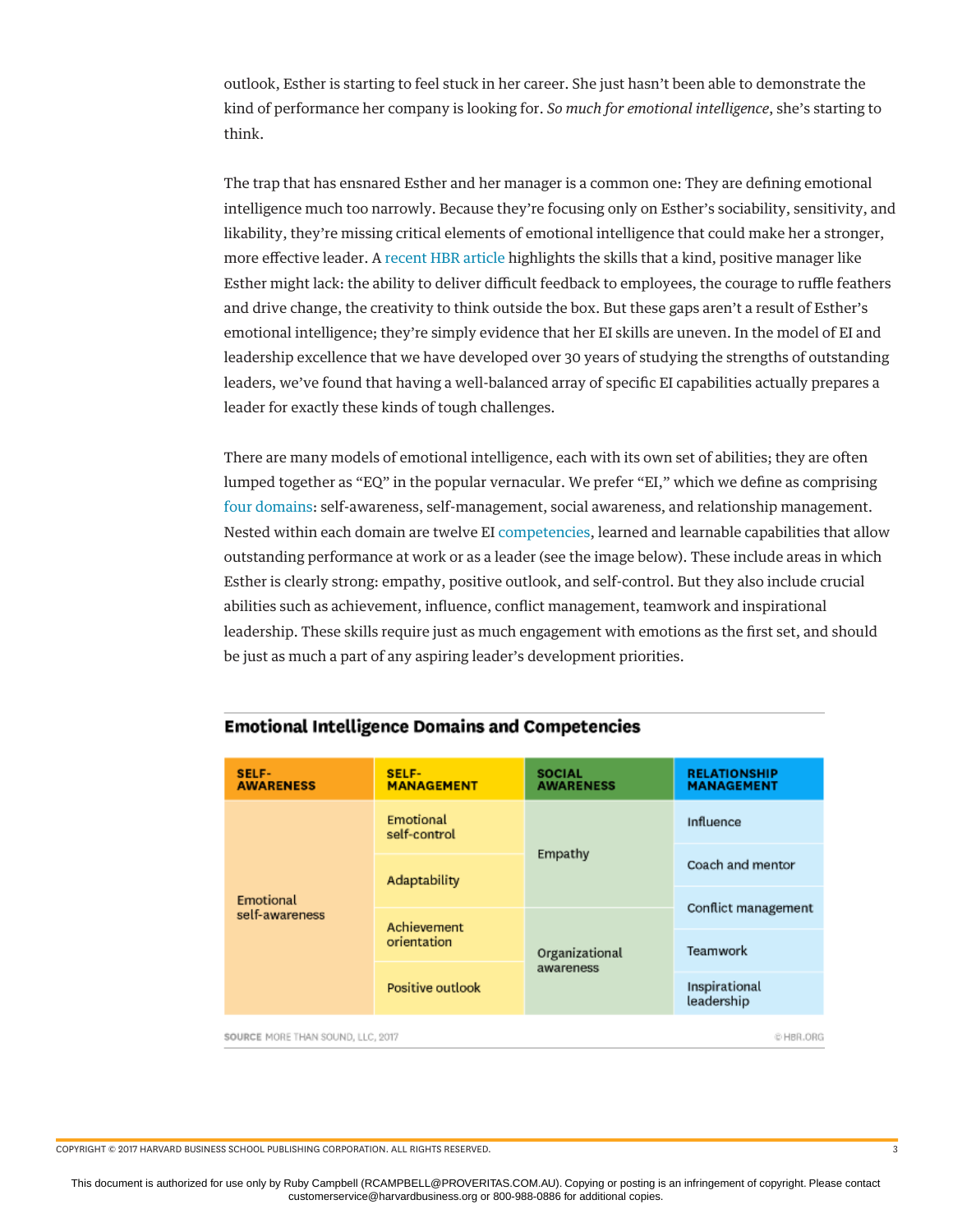For example, if Esther had strength in conflict management, she would be skilled in giving people unpleasant feedback. And if she were more inclined to influence, she would *want* to provide that difficult feedback as a way to lead her direct reports and help them grow. Say, for example, that Esther has a peer who is overbearing and abrasive. Rather than smoothing over every interaction, with a broader balance of EI skills she could bring up the issue to her colleague directly, drawing on emotional self-control to keep her own reactivity at bay while telling him what, specifically, does not work in his style. Bringing simmering issues to the surface goes to the core of conflict management. Esther could also draw on influence strategy to explain to her colleague that she wants to see him succeed, and that if he monitored how his style impacted those around him he would understand how a change would help everyone.

Similarly, if Esther had developed her inspirational leadership competence, she would be more successful at driving change. A leader with this strength can articulate a vision or mission that resonates emotionally with both themselves and those they lead, which is a key ingredient in marshaling the motivation essential for going in a new direction. Indeed, [several studies](http://psycnet.apa.org/index.cfm?fa=buy.optionToBuy&id=2016-60248-001) have found a strong association between EI, driving change, and visionary leadership.

In order to excel, leaders need to develop a balance of strengths across the suite of EI competencies. When they do that, excellent business results follow.

How can you tell where your EI needs improvement — especially if you feel that it's strong in some areas?

Simply reviewing the 12 competencies in your mind can give you a sense of where you might need some development. There are a number of formal models of EI, and many of them come with their own assessment tools. When choosing a tool to use, consider how well it predicts leadership outcomes. Some assess how you see yourself; these correlate highly with personality tests, which also tap into a person's "self-schema." Others, like that of Yale University president Peter Salovey and his colleagues, define EI as an ability; their test, the [MSCEIT](http://www.mhs.com/product.aspx?gr=IO&prod=msceit&id=overview) (a commercially available product), correlates more highly with IQ than any other EI test.

We recommend comprehensive 360-degree assessments, which collect both self-ratings and the views of others who know you well. This external feedback is particularly helpful for evaluating all areas of EI, including self-awareness (how would you know that you are not self-aware?). You can get a rough gauge of where your strengths and weaknesses lie by asking those who work with you to give you feedback. The more people you ask, the better a picture you get.

Formal 360-degree assessments, which incorporate systematic, anonymous observations of your behavior by people who work with you, have been found to not correlate well with IQ or personality, but they are the [best predictors](http://psycnet.apa.org/journals/cpb/68/4/287/) of a leader's effectiveness, actual business performance, engagement, and job (and life) satisfaction. Into this category fall our [own model](http://www.haygroup.com/leadershipandtalentondemand/ourproducts/item_details.aspx?itemid=58&type=1&t=2) and the Emotional and Social Competency Inventory, or ESCI 360, a commercially available assessment we developed with Korn